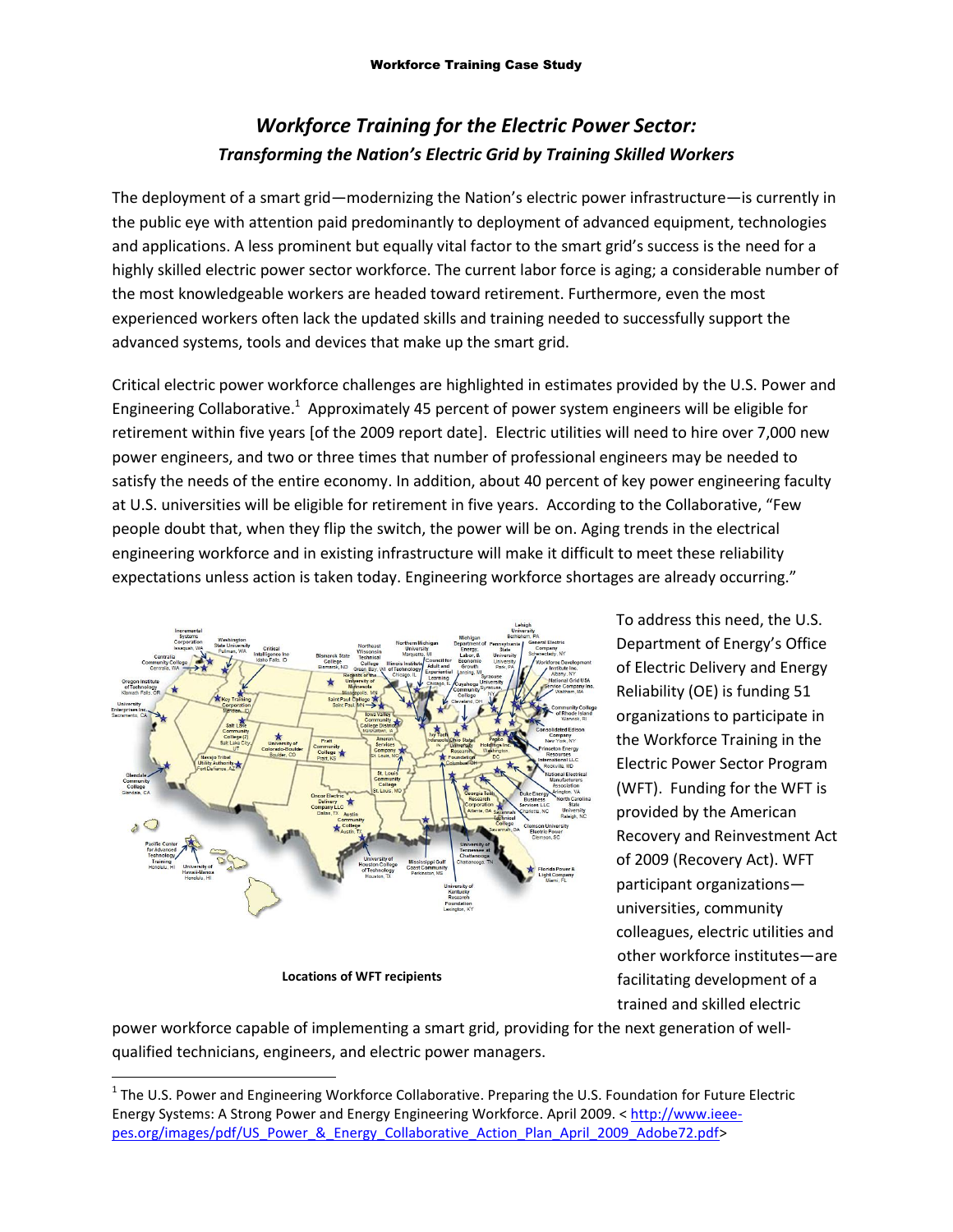Working with a total budget of \$185 million, including \$99 million in Recovery Act funding, WFT recipients are implementing projects that fall into one of two subject areas: *Developing and Enhancing Workforce Training Programs for the Electric Power Sector* and *Smart Grid Workforce Training*. The WFT Program established these two parallel tracks to meet goals outlined below that support a 21<sup>st</sup> Century electric power workforce:

- Raise awareness and create interest in careers in electric utilities while addressing employment needs due to electric worker retirements.
- Train professionals at all levels of the utility hierarchy to implement future innovations, including demand response, distributed generation, energy utilization/optimization, and cost simulations based on multiple rate structures.
- Promote excellence in electric power education and research and ignite public interest in smart grid and clean technology systems.

At the heart of the WFT Program are collaborations and partnerships between educational providers and the utility industry to meet the growing demand for workers with the skills necessary to support a digital grid. More than one-third of the selected WFT projects – 19 in total - are partnering with or have also received a Smart Grid Investment Grant (SGIG), and so are leveraging the taxpayer investment of Recovery Act funds to enhance workforce training in the electric power sector. Thus, the taxpayers' investments are being leveraged to enhance both the United States' future electric grid and the electric power sector that will support that grid. Below are examples of projects in which educational providers are partnering with SGIG recipients:

**Centralia College (\$5M WFT) & Avista (\$20M SGIG)/Idaho Power (\$47M SGIG)**: An exceptional example of synergistic smart grid collaboration is the future [Pacific Northwest Center of](http://www.centralia.edu/coe/)  [Excellence for Clean Energy.](http://www.centralia.edu/coe/) The entities involved in establishing this institution are [Centralia](http://www.centralia.edu/)  [College](http://www.centralia.edu/) in Washington State and SGIG recipients [Avista Utilities](http://www.smartgrid.gov/project/avista_utilities) and [Idaho Power,](http://www.smartgrid.gov/project/idaho_power_company) along with the [Bonneville Power Administration,](http://www.bpa.gov/corporate/) [Pacific Northwest Laboratory,](http://www.pnl.gov/) [Puget Sound Energy,](http://pse.com/Pages/default.aspx) [Seattle](http://www.seattle.gov/light/)  [City Light,](http://www.seattle.gov/light/) the [AFL-CIO,](http://www.aflcio.org/) [International Brotherhood of Electrical Workers,](http://www.ibew.org/) and the [Veterans](http://www.dva.wa.gov/vet_conservation_corps.html)  [Conservation Corps.](http://www.dva.wa.gov/vet_conservation_corps.html) The collaborating partners will design and deliver educational programs to develop future instrument control and relay specialists, line workers, sub-station operators, and meter technicians. Training will be provided in satellite centers throughout the Pacific Northwest, benefitting the region's utilities with a larger pool of highly skilled electric power workers. The collaboration made Centrali[a a finalist](http://news.centraliacollege.net/2011/76-center-of-excellence-earns-bellwether-award-finalist-recognition.aspx) for the 2011 Bellwether Award, which recognizes outstanding and innovative programs and practices that other colleges might find worthy of replicating.

**[Glendale Community College](http://www.glendale.edu/) (\$750K WFT) [& Glendale Water and Power](http://www.smartgrid.gov/project/city_glendale_water_and_power_smart_grid_project) (\$20M SGIG)[/Burbank Water and Power](http://www.smartgrid.gov/project/burbank_water_and_power_smart_grid_project) (\$20M SGIG)[/Anaheim Public Utilities Department](http://www.smartgrid.gov/project/city_anaheim_smart_grid_project) (\$5.9M SGIG)**: The Southern California Utilities Initiative is a consortium consisting of WFT and SGIG recipients (as above), three SoCal Workforce Investment Boards, and [California State](http://www.csun.edu/)  [Northridge.](http://www.csun.edu/) The consortium is expanding existing training curricula and programs through regional One-Stop Workforce career centers, which provide training in three curricular areas. Graduates receive Electric Utility certificates, increasing their chances of obtaining high paying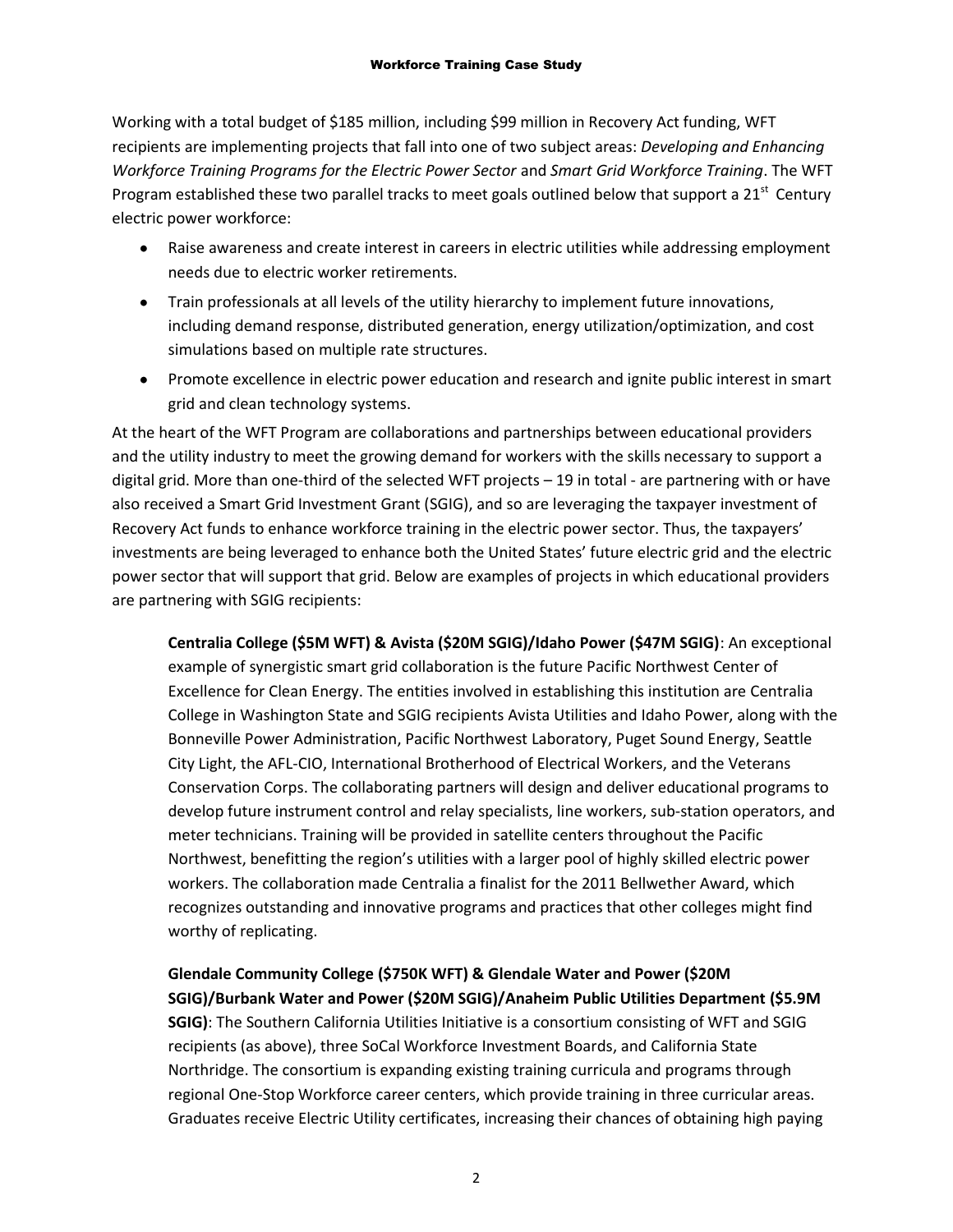jobs with area utilities. In addition, the career center credits are transferable to local colleges, allowing trainees to further their educations while working. Thus, the project not only helps but also motivates workers to acquire training.

## **[Pennsylvania State University](http://www.psu.edu/) (Penn State) (\$5M WFT) and [PECO](http://www.smartgrid.gov/project/peco) (\$200M SGIG)[/ PJM](http://www.smartgrid.gov/project/pjm_interconnection_llc)**

**(\$13.7M)**: Penn State's [GridSTAR Center](http://www.cfs.psu.edu/programs/grid-star-center.html) provides education and training of a workforce needed to design, construct, and operate a smart grid. Operations will begin at University Park and will include two satellite locations at the Philadelphia Navy Yard and the Pittsburgh Green Innovators facility at the former Pittsburgh Public Vocational Technical High School. The GridSTAR Center is coordinating with a team of utility, energy management, manufacturing, and training partners to provide systems-based continuing education and train-the-trainer programs in advanced power systems design, energy economics, cyber security, distributed energy and generation, and building–vehicle–grid systems.

**[University of Houston](http://www.uh.edu/) (\$2.5M WFT) an[d CenterPoint Energy](http://www.centerpointenergy.com/home) (\$200M SGIG):** The Smart Grid Energy Training Coalition is establishing a Power Training Campus in response to workforce needs; establishing processes to determine skill objectives and design training; and providing a clear career progression from getting entry-level hands-on training through developing basic and specialized skills to attaining advanced skills and degrees for higher-level design and management functions. The Coalition will ensure that credits are transferable by executing agreements across training partners.

In some cases, recipients received both WFT and SGIG grants. These recipients are highly motivated to ensure the future U.S. labor force—and their own workers in particular—will be able to implement new SGIG-supported technologies and equipment. These projects are outlined below:

**[Florida Power & Light](http://www.smartgrid.gov/project/florida_power_light_company) (FPL) (\$12.5M WFT and \$200M SGIG)**: The Gateway to Power Consortium, led by FPL and Smart Energy Grid Associates, comprises four Florida academic institutions [\(Florida Atlantic Un](http://www.fau.edu/)iversity, [Florida International Un](http://www.fiu.edu/)iversity, Indian River Community College, and Palm Beach Community College) and two out-of-state universities [\(Massachusetts](file://DOE/DFSFR/org_oe/oe/OE%20Staff%20Folders/Grosso,Matt/Communications/Blog%20posts/web.mit.edu)  [Institute of Te](file://DOE/DFSFR/org_oe/oe/OE%20Staff%20Folders/Grosso,Matt/Communications/Blog%20posts/web.mit.edu)chnology and [State University of New York](http://www.buffalo.edu/)–Buffalo). These cross-disciplinary training programs will lead to both certificates and degrees in a number of electric powerrelated fields. Program graduates will be trained in design, planning, construction, operation, and electric power facility maintenance.

**[Consolidated Edison Company of New York](http://www.smartgrid.gov/project/consolidated_edison_company_new_york_inc_smart_grid_deployment_project) (Con Edison) (\$236K WFT, \$136M SGIG)**: Con Edison is developing a training program to prepare its own workforce to implement advanced system capabilities, such as rapid restoration and grid reconfiguration. The curriculum includes remote operation of reclosers, switches, regulators, sophisticated capacitor band controllers, supervisory control and data acquisition communications systems (SCADA), and sectionalizers, as well as management of these systems. Program requirements include successful completion of North American Electric Reliability Corporation's Critical Infrastructure Protection training. A novel feature of Con Edison's training is the use of simulators in a distribution control center